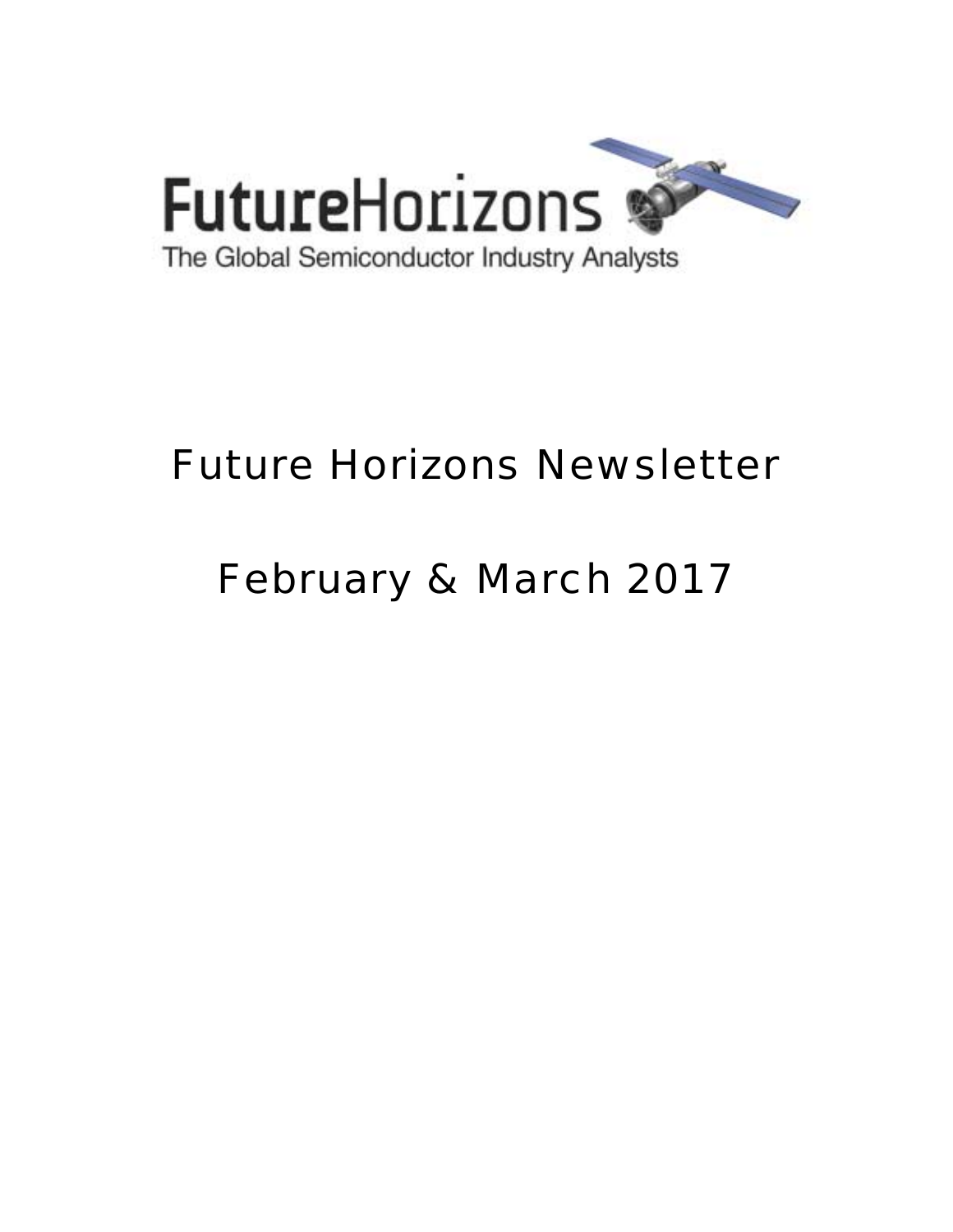### Contents Page

| <b>Industry News by Company</b>              | Page 03 - 06 |
|----------------------------------------------|--------------|
| <b>Industry News &amp; Trends</b>            | Page 07 - 11 |
| <b>East European News &amp; Trends</b>       | Page 12 - 13 |
| <b>World Economic Round Up</b>               | Page 14      |
| <b>Future Horizons &amp; Industry Events</b> | Page 15      |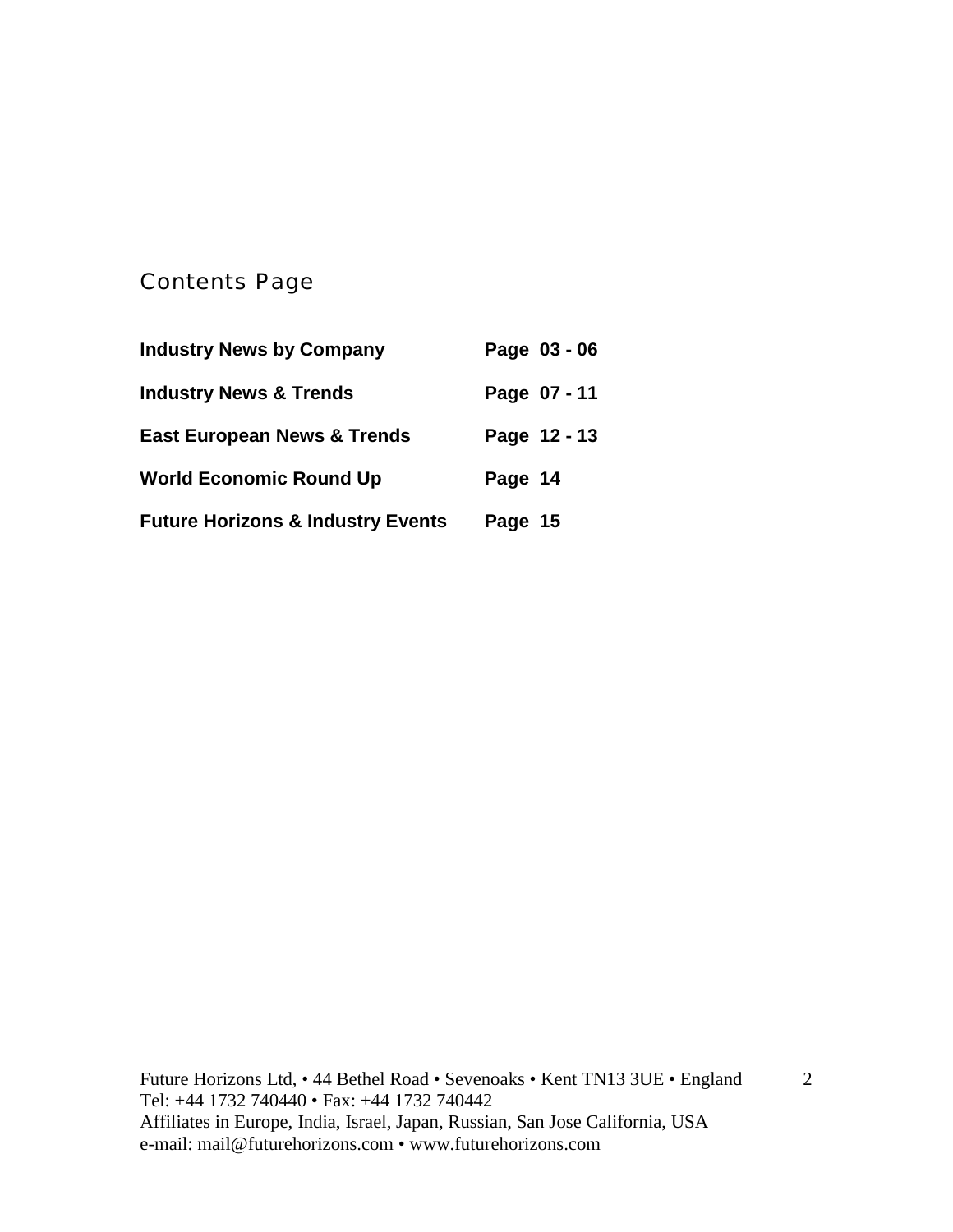#### Industry News By Company

#### [AMD Fills Out Ryzen CPU Family](http://www.eetimes.com/document.asp?doc_id=1331427&_mc=RSS_EET_EDT)

SAN JOSE, Calif.—Advanced Micro Devices sketched out plans to fill out its portfolio of desktop x86 CPU products as its high-end Ryzen 7 processors officially went on sale. The Ryzen 5 and 3 lines are named to correspond to competing iCore 7, 5 and 3 families from rival Intel.

The flagship Ryzen 5 1600X uses six of AMD's Zen cores handling 12 threads and running at a 3.6 GHz base data rate. It beats Intel's Core i5 7600L by 69 percent in a Cinebench nT multithreaded benchmark and will ship before June, AMD said.

The Ryzen 5 line also includes four-core processors. The chips fall in a broad \$100-\$300 price range. AMD provided no details on the Ryzen 3 family except that it will ship in the second half of the year.

#### **[Apple Watch Dominates As Smartwatches Return To Growth](http://www.eetimes.com/document.asp?doc_id=1331301&_mc=NL_EET_EDT_EET_daily_20170206&cid=NL_EET_EDT_EET_daily_20170206&elqTrackId=1384a5578ed344e59df0e1da7a2c66fc&elq=6ad7c84cb17b446c9d6228b1325b38b2&elqaid=35758&elqat=1&elqCampaignId=31264)**

SAN FRANCISCO—Apple Inc.'s Apple Watch logged 63 percent market share in the fourth quarter of 2016 as the global smartwatch market returned to modest growth after two consecutive quarters of declines, according to market research firm Strategy Analytics.

Strategy analytics also recently released estimates for the smartphone and tablet market in 2016, saying smartphone shipments increased by 9 percent while tablet shipments declined by 9 percent.

Shipments of smartwatches increased by 1 percent compared to the fourth quarter of 2015, reaching 8.2 million units, Strategy Analytics said. Apple shipped some 5.2 million Apple Watch units during the quarter, the firm said.

#### **[ARM Library Covers Machine Learning Frameworks](http://www.eetindia.co.in/NEWS_TYPE_NT_industry-news.HTM)**

ARM has demonstrated at the Mobile World Congress a free library of popular machine learning and computer vision routines optimised to run on its CPUs and GPUs. The library contains low-level building blocks for imaging, vision and machine learning, which will be available by the end of March as open source software.

The library covers common functions for machine learning frameworks and includes neural networks, colour manipulation, feature detection image reshaping and General Matrix-to-Matrix Multiplication (GEMM) that can be at the heart of implementing convolutional neural networks on maths-capable processors.

#### **[Fujitsu Rolls First FRAM For Automotive Market](http://www.eetimes.com/document.asp?doc_id=1331292&_mc=NL_EET_EDT_EET_memorydesignline_20170214&cid=NL_EET_EDT_EET_memorydesignline_20170214&elqTrackId=d38ec216fb3345c895f90bf9a789fad8&elq=45bd5112f25c420598e955f7fa42eda2&elqaid=35821&elqat=1&elqCampaignId)**

MUNICH--Japan's Fujitsu Ltd. announced what it describes as the first FRAM devices that truly meet automotive requirements.

 Being a non-volatile memory technology, FRAM (Ferroelectric Random-Access Memory) is regarded as a future-prone candidate for many applications where short

3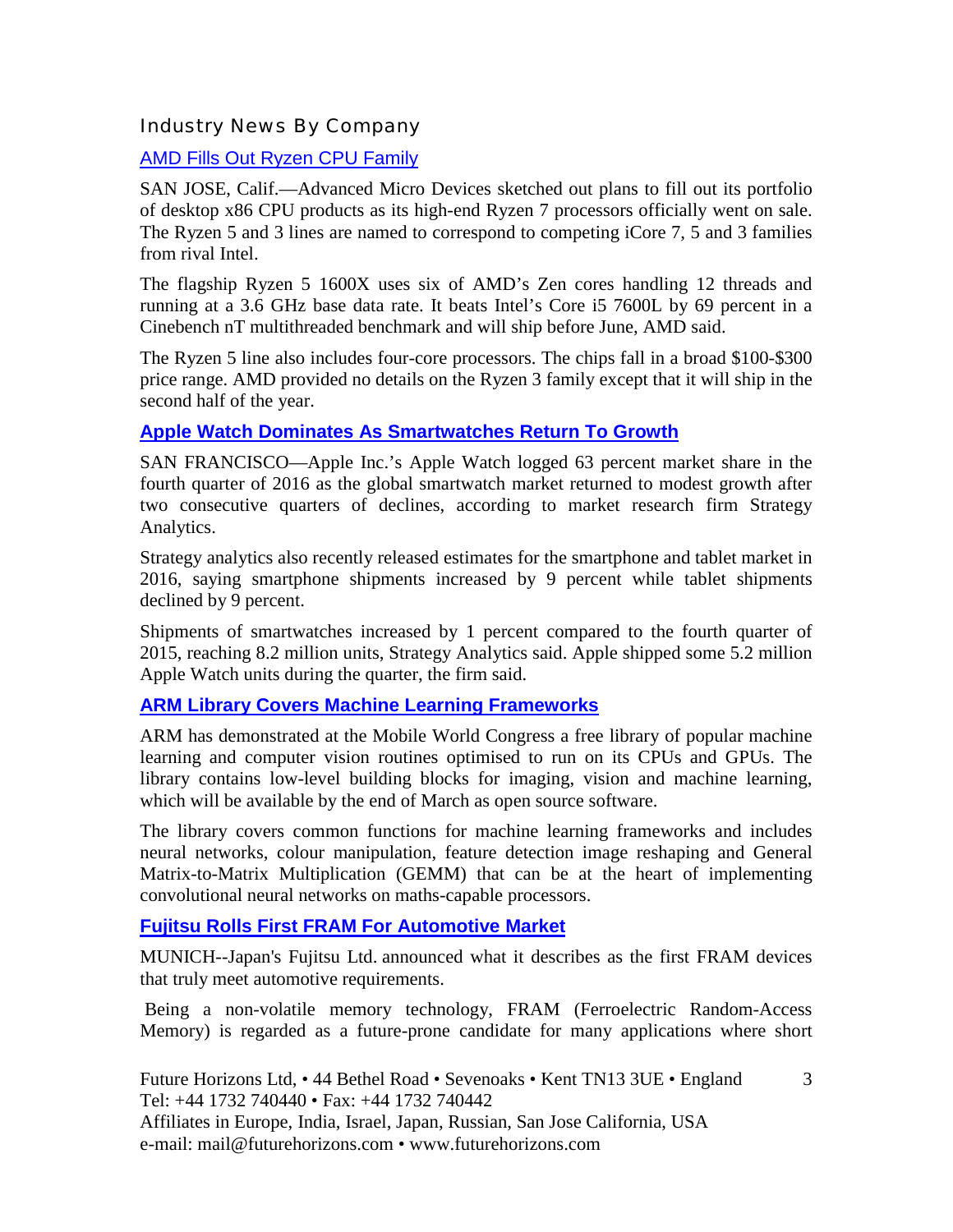wake-up and boot times are essential. For rough automotive environments however, FRAM was not regarded as a primary choice.

Fujitus's new FRAM chip bears the unspeakable product name MB85RS256TY, but engineers perhaps should memorize this designator. The device covers the entire automotive temperature range up to 125°C and down to -40°C; a company spokesperson said it would be feasible to make chips that can stand even -55°C. The 256 kilobit device is guaranteed to retain its data content for ten years or even longer, even under worst-case conditions of 85°C constantly.

As a consequence of the rising demand from automotive customers for electronic control systems accessing multiple and various sensor types, the demand for high-performance non-volatile memory technologies is increasing. Only with such memory types as FRAM, the sensor data can be stored reliably and without delay.

#### [Infineon Joins Charin To Support Global Standards In Electric Mobility](http://www.infineon.com/cms/en/about-infineon/press/press-releases/2017/INFATV201701-026.html)

Munich and Berlin, Germany – January 24, 2017 – Infineon Technologies AG (FSE: IFX / OTCQX: IFNNY) is key for the automated and electric car. An appropriate charging infrastructure is critical to support the rapidly growing electric vehicles market worldwide. As the world's leading semiconductor supplier for driver assistance systems and electric mobility Infineon supports the global standardization of charging infrastructure for hybrid and electric vehicles. Infineon has joined the global Charging Interface Initiative e.V. (CharIN). CharIN's goal is to develop, establish and promote a world standard for a charging system for all kinds of battery-powered electric vehicles. Among its founding members are major automotive manufacturers.

"Infineon has an essential role to play in making a fast, energy-efficient and standardized charger infrastructure a worldwide reality," said Peter Schiefer, President of the Automotive division at Infineon. "We are accelerating the deployment of electric mobility with our know-how in automotive systems and safety, and our automotive semiconductor solutions based on leading-edge materials."

Infineon provides to CharIN its vast system expertise in electric mobility as well as its automotive safety and data security knowledge. As a member, Infineon contributes to making vehicle chargers safe, efficient, and fast while also making off-board chargers highly efficient.

#### **[Infineon Is VW's First Strategic Semiconductor Partner](http://www.newelectronics.co.uk/electronics-news/vw-selects-infineon-as-semiconductor-partner/152188/)**

Volkswagen has named Infineon as its first partner in a strategic programme designed to ensure that its future requirements for electronic systems can be met. As part of the programme, VW intends to cooperate directly with chip manufacturers to develop technology solutions for future vehicles and says a key aspect will be the precise definition of requirements.

According to VW, automated and electric vehicles will require the use of key technologies, including sensors that recognise surroundings, microcontrollers that process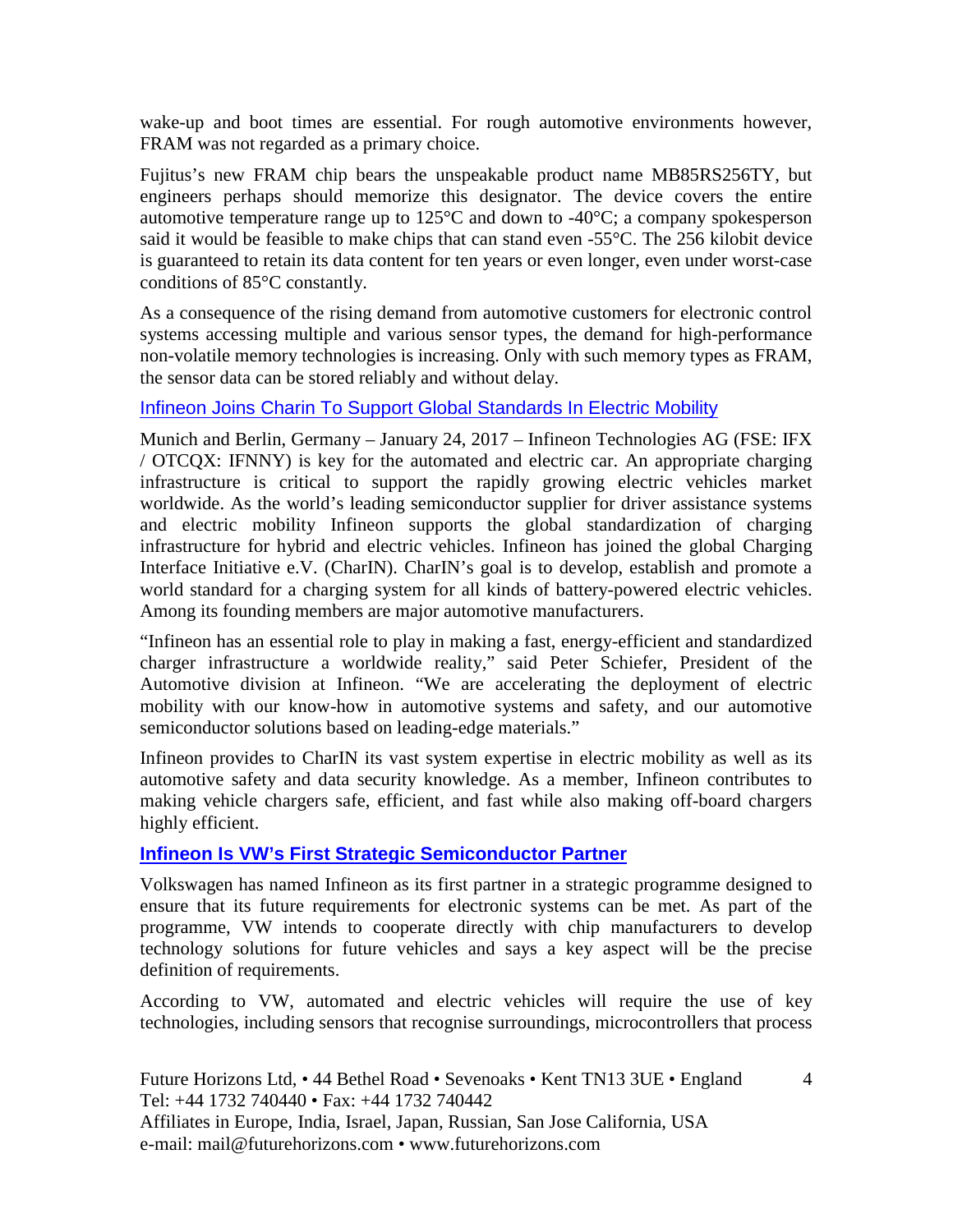data and enable real-time decision-making, and power electronics for the vehicle drivetrain.

"Joint development tools, such as virtual prototyping systems, will make it possible to further reduce development times, despite the continual increase in system complexity," said Dr Volkmar Tanneberger, VW's head of electrical and electronic development.

#### **[Mitsubishi Robot Reduces Generator Inspection Time](http://www.eetindia.co.in/news/article/mitsubishi-robot-reduces-generator-inspection-time?utm_source=EETI%20Article%20Alert&utm_medium=Email&utm_campaign=2017-02-06)**

Mitsubishi Electric has developed a 19.9mm inspection robot that can inspect the gap between the rotor and the stator, reducing time for inspection.

Mitsubishi Electric has created a 19.9mm inspection robot that can inspect a power generator without removing the rotor. It passes through the narrow gap between the rotor and stator, reducing amount of time spent on inspections, according to the company.

Conventional generators inspections require 34 days to complete, especially due to the time it takes when removing the rotor. Mitsubishi said with the 19mm inspection robot, inspection time may be cut down a week, without compromising accuracy.

#### **[Openthread, Silicon Labs Complete Interoperability Testing](http://www.eetindia.co.in/news/article/openthread-silicon-labs-complete-interoperability-testing)**

Thread has announced that four software stacks from ARM, NXP Semiconductors, OpenThread and Silicon Labs "have successfully completed interoperability testing to become the first stack to achieve certification as Thread Certified Components."

The industry group called it "a milestone," because the Thread Group didn't just verify Thread 1.1 specification conformance by measuring against single reference implementations, but that it went a step further by testing each device's specification conformance "against a blended network composed of all four stacks." The Thread group set its goal high in enabling "true multi-vendor choice for the connected device ecosystem

#### **[Renesas Electronics Becomes First Semiconductor Supplier to Join Civil](http://finance.yahoo.com/news/renesas-electronics-becomes-first-semiconductor-181200195.html)  [Infrastructure Platform Project to Accelerate Smart Industrial Devices](http://finance.yahoo.com/news/renesas-electronics-becomes-first-semiconductor-181200195.html)**

Renesas Electronics Corporation (TSE:6723), a premier supplier of advanced semiconductor solutions, today announced that it has joined the Civil Infrastructure Platform (CIP) project. Launched in April 2016 as a cooperative project of The Linux Foundation, a nonprofit organization that supports the dissemination of the Linux operating system (OS), the CIP provides a base layer for industrial-grade open source software (OSS, Note 1) for civil infrastructure systems. Starting with the RZ/G Series, Renesas plans to develop an embedded platform for industrial applications incorporating the industrial-grade Linux OS from the project into an embedded platform for industrial applications.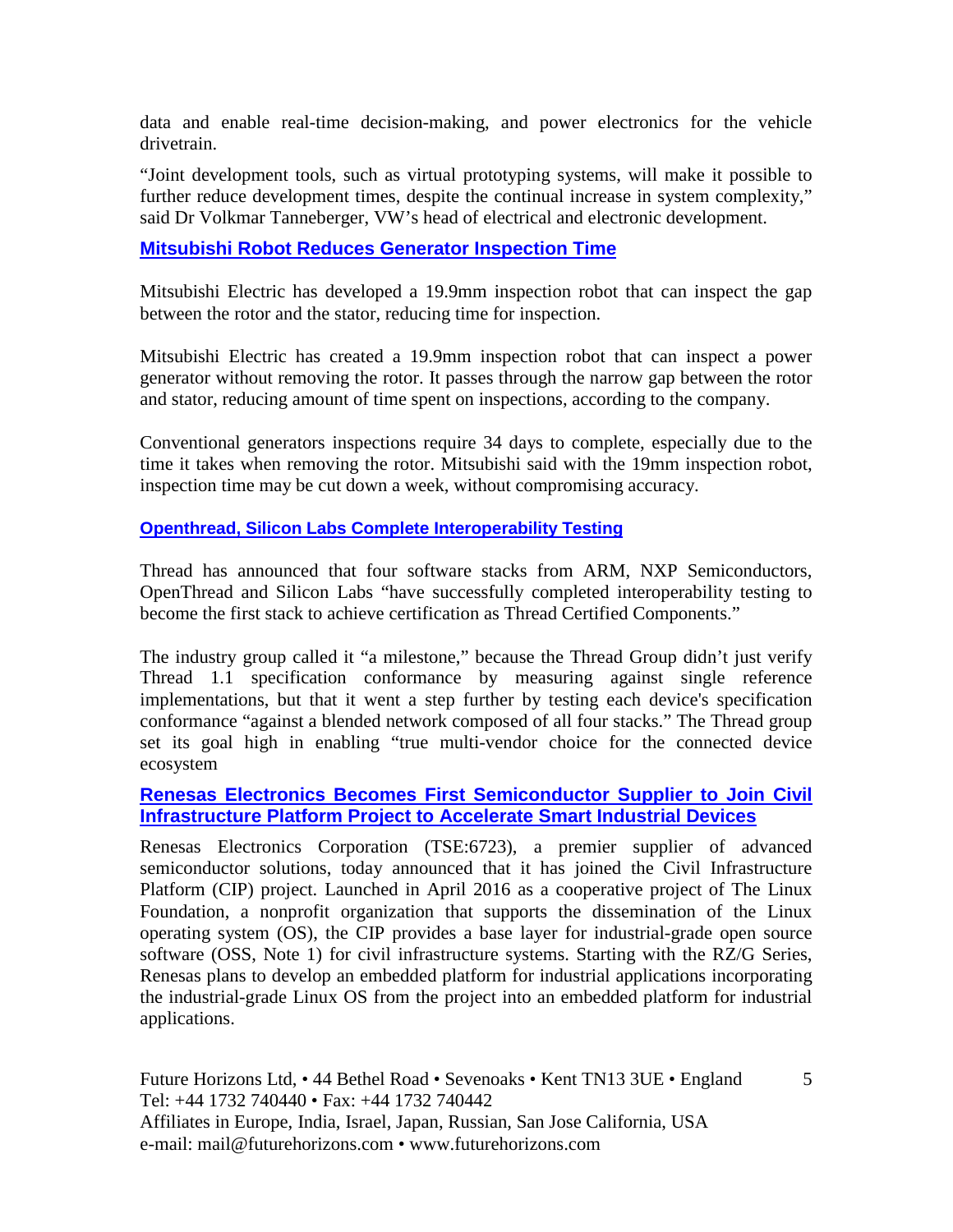"As an active Gold Member of The Linux Foundation, Renesas has contributed to open source development as a Platinum Member of the Automotive Grade Linux (AGL) project," said Mike Woster, Chief Operations Officer at The Linux Foundation. "Now, with the CIP project, Renesas will bring its industry-leading track record to bear on issues facing civil infrastructure and industrial devices, as well as develop an OSS that will form the foundation for highly reliable civil infrastructure systems."

#### **[TSMC Joins Chip Research Consortium](http://www.eetimes.com/document.asp?doc_id=1331422&_mc=RSS_EET_EDT)**

LAKE WALES, Fla.—Foundry giant Taiwan Semiconductor Manufacturing Co. (TSMC) joined other semiconductor industry heavyweights, joining the technology research consortium Semiconductor Research Corp. (SRC).

As the semiconductor industry migrates to advanced nodes approaching the atomic scale and beyond, chip firms are researching and developing new materials, process technologies, architectures, quantum mechanics and whatever else it takes to keep the semiconductor fabs advancing. SRC, a university-research consortium, offers members access to university research results, intellectual property and students.

SRC's membership includes many of the most advanced semiconductor companies, including Intel, IBM, Texas Instruments, Qualcomm, Globalfoundries and ARM, among others.

"TSMC is a distinguished member of all SRC research programs, specifically the New Science Team (NST) project and multiple research thrusts within SRC's Global Research Collaboration (GRC), " Ken Hansen, President & CEO of SRC told EE Times in an exclusive interview.

#### **Taiwan Semiconductor Mfg. Co. Ltd. Says 5-Nano Tech To Enter Risk Production In 2019**

Taiwan Semiconductor Manufacturing Company (NYSE:TSM), the largest pure-play contract chip manufacturer, reportedly said (per DigiTimes) that it intends to begin "risk production" of chips using its 5-nanometer technology in the "first half of 2019."

It usually takes about a year from risk-production start to mass-production start, so if TSMC achieves this timeline, it should begin volume production of chips using its 5 nanometer technology in the first half of 2020.

Staying true to Moore's Law

Chip manufacturers have historically tried to advance their respective manufacturing technologies at a regular pace prescribed by what is commonly referred to as Moore's Law.

According to this "law," the number of transistors (chips are made up of millions, if not billions, of transistors these days) that can be crammed into a given chip area doubles roughly every 24-months.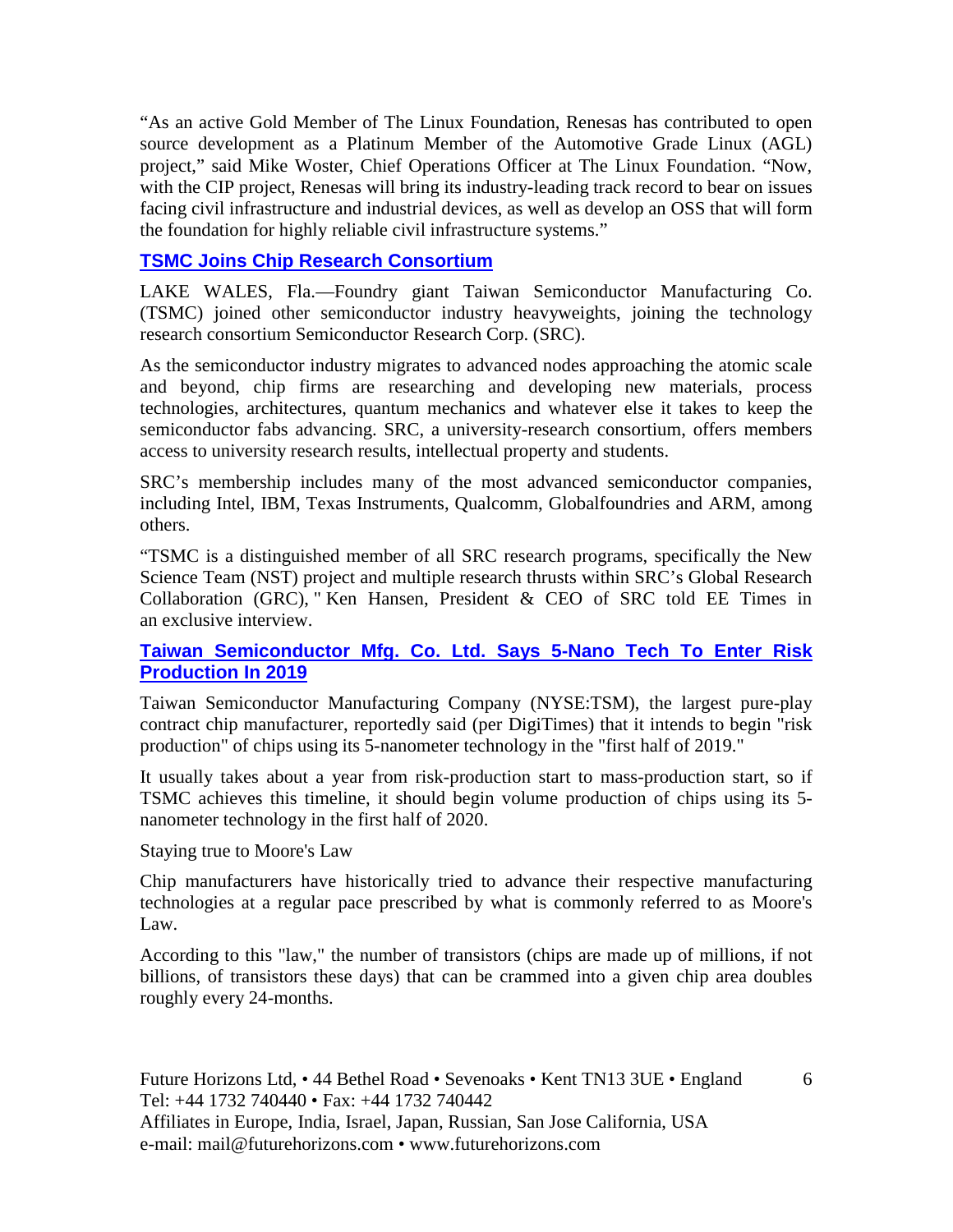#### Industry News & Trends

#### **[Chip Group Sets 2017 Policies](http://www.eetimes.com/document.asp?doc_id=1331296&_mc=NL_EET_EDT_EET_daily_20170203&cid=NL_EET_EDT_EET_daily_20170203&elqTrackId=65fb9e8969b74d79887e01a13f9d87b2&elq=d535fed4e80a4a4481a5caa37f060b82&elqaid=35747&elqat=1&elqCampaignId=31259)**

SAN JOSE, Calif. – The semiconductor industry's trade group released its policy agenda for 2017 as the industry reported record sales for last year. Some of the policies are likely to clash with priorities of the Trump Administration, which has yet to state plans or make appointments specific to the tech sector.

The Semiconductor Industry Association (SIA) released an eight-point policy plan calling for lower taxes and expanded investments in chip-related research in universities and federal agencies. It also called for "balanced reforms to reduce abusive patent litigation and increased protection of trade secrets" and tougher enforcement to protect chip makers from counterfeiting.

Some measures in the plan may put the industry into conflict with President Trump's stated views.

The SIA called for "robust international trade." It has supported free trade agreements such as the Trans-Pacific Partnership that President Trump recently abandoned with an executive order. On the campaign trail, Trump repeatedly said he would renegotiate all trade deals, and since the election has come down hard on U.S. companies manufacturing overseas, a widespread practice in semiconductors and electronics generally.

#### **[Samsung, Apple Lead As Top Global Semiconductor Customers: Report](http://www.voicendata.com/samsung-apple-lead-as-top-global-semiconductor-customers-report/)**

NEW DELHI: Samsung Electronics and Apple remained the top two semiconductor chip buyers in 2016, representing 18.2 percent of the total worldwide market, according to Gartner.

Samsung and Apple together consumed \$61.7 billion of semiconductors in 2016, an increase of \$0.4 billion from 2015.

"This is the sixth consecutive year that Samsung Electronics and Apple have topped the semiconductor consumption table," said Masatsune Yamaji, principal research analyst at Gartner.

"While both companies continue to exert considerable influence on technology and price trends for the wider semiconductor industry, their impact has lessened due to falling expectations for future growth," said Yamaji.

Although Samsung Electronics experienced intense competition from Chinese original equipment manufacturers (OEMs) in various markets including smartphones, LCD TV and LCD panel through 2016, the company increased its design total available market (TAM) and came back as the global top design TAM company in 2016 with 9.3 percent share. Apple decreased its design TAM in 2016 for the first time since Gartner started design TAM research in 2007, ending the year with 8.8 percent share of the market. The iPad did not sell well through 2016 and Apple also lost market share in the PC market.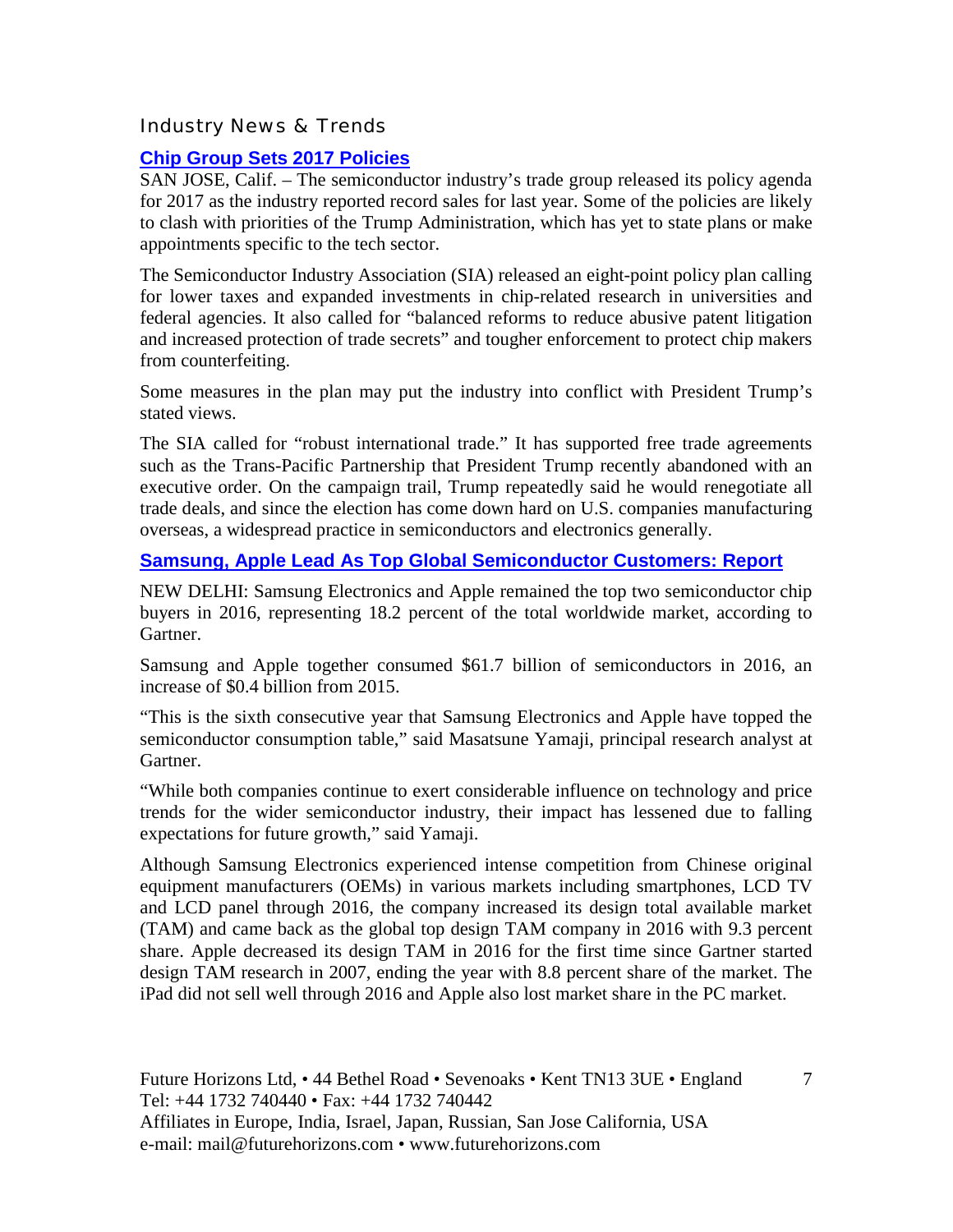#### **Amazon To Hire 5,000 In Latest UK Tech Expansion**

Amazon will hire 5,000 people across the UK this year, boosting its headcount by a quarter when it moves into new offices in London's Shoreditch, in a clear sign of the ecommerce giant's long-term commitment to Britain. The Seattle-based company's pledge to expand follows promises by several large technology companies including Google and Facebook to increase their UK workforce over the next year, despite fears of instability following the UK vote to leave the EU. By the end of the year, Amazon's UK workforce will have expanded to 24,000 people — about 26 per cent larger than today with at least 500 new jobs in its research and development centres in Edinburgh, Cambridge and London, where products ranging from the voice assistant Alexa, to drones and Prime Video are developed.

#### **[Electronic Circuit Breaker Enables DC Grids](http://www.eetindia.co.in/news/article/electronic-circuit-breaker-enables-dc-grids?utm_source=EETI%20Article%20Alert&utm_medium=Email&utm_campaign=2017-02-16)**

High-voltage DC transmission and distribution could imply major gains over the use of AC. However, major barricade to the implementation of such plan is the absence of an effective and reliable circuit-breaker function. Every high current, when being interrupted by a physical gap, will cause an arc to strike. With the polarisation reversals of AC, arcs can be extinguished.

Work reported by partners in the research project "NEST-DC" describes research for DC power grids, establishing the technological basis for high performance electronic (as opposed to electromechanical) breakers.

The German research team has explored the technological basis for reducing the energy losses in power grids and electric devices by more than half through the use of DC. The five project partners from industry and science sector investigated the foundations of a semiconductor-based and completely electronic circuit breaker that can be used for future DC power grids and applications.

#### **[Batteries Get Safer Enclosures](http://www.eetimes.com/author.asp?section_id=36&doc_id=1331299&_mc=NL_EET_EDT_EET_daily_20170206&cid=NL_EET_EDT_EET_daily_20170206&elqTrackId=2bc03a76b5ce4e77a11e2056def38e53&elq=6ad7c84cb17b446c9d6228b1325b38b2&elqaid=35758&elqat=1&elqCampaignId=31264)**

The recently released data from Samsung regarding the fires associated with the Galaxy Note 7, indicate that the battery design appears to be the primary case of the fires. This is another instance in a string of lithium-ion (Li+) battery issues over the past decade.

The problem is that no matter how well you design a Li+ cell and battery pack, there will always be some small statistical chance that a cell will fail and trigger a fire. The chance increases exponentially if there is physical damage to the battery, as in the case of the Tesla electric car fires.

The issue arises from the very chemistry of the battery. The most common chemistry is lithium-cobalt-oxide, which contains a flammable electrode and reactive substance under pressure. When a cell is damaged or the cell overheats, there is potential for fire. Once one cell catches fire, the fire can spread to other cells causing a chain reaction called thermal runaway propagation (TRP).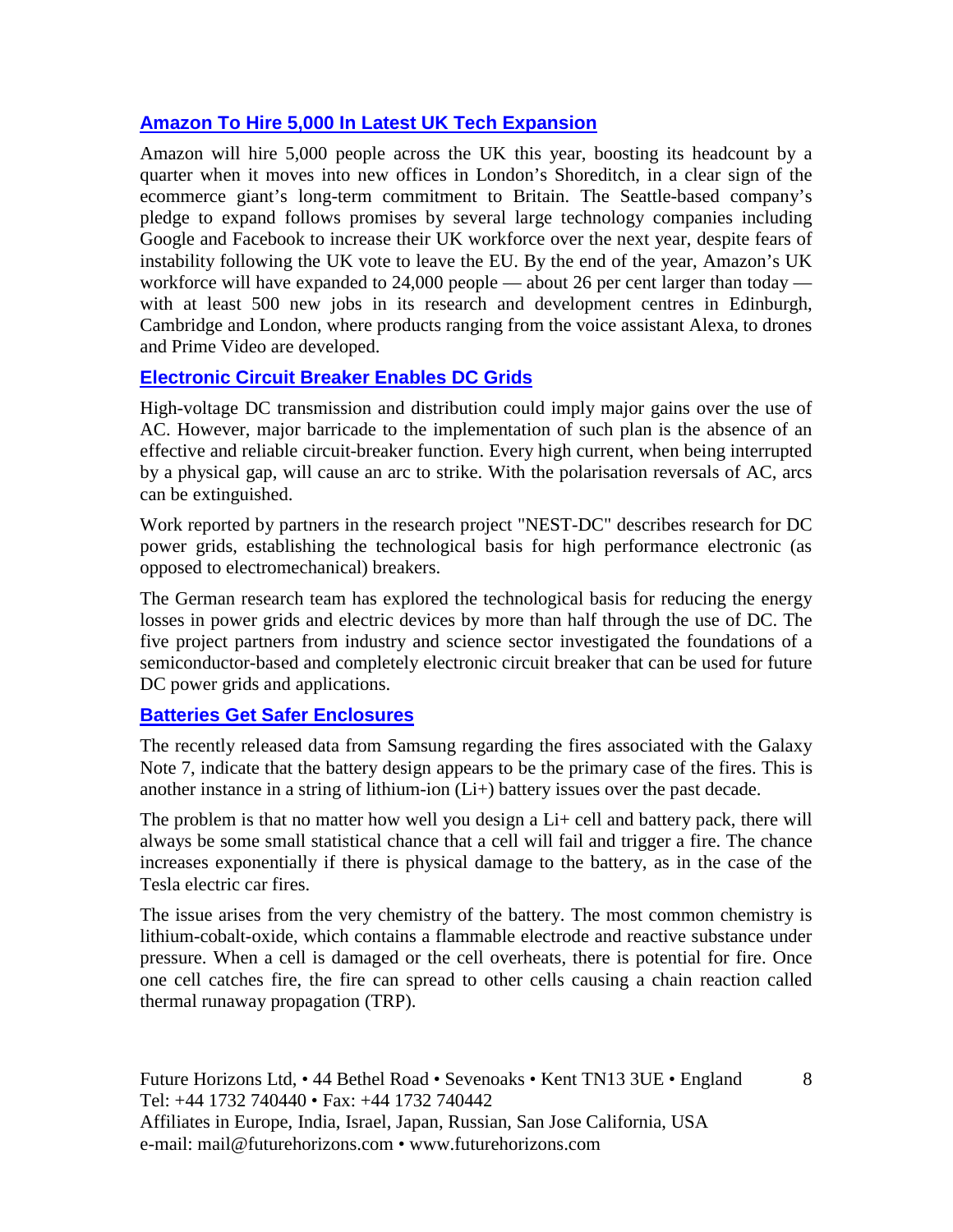#### **[2017 Cloud Spending To Reach \\$122.5b](http://www.eetindia.co.in/news/article/2017-cloud-spending-to-reach-usd122-5b?utm_source=EETI%20Article%20Alert&utm_medium=Email&utm_campaign=2017-02-22)**

The International Data Corp. (IDC) has reported that worldwide spending on public cloud services and infrastructure will reach \$122.5 billion in 2017, an increase of 24.4% over 2016. Over the 2015-2020 forecast period, overall public cloud spending will experience a 21.5% compound annual growth rate (CAGR) – nearly seven times the rate of overall IT spending growth. By 2020, IDC forecasts public cloud spending will reach \$203.4 billion worldwide.

Software as a Service (SaaS) will remain the dominant cloud computing type, capturing nearly two thirds of all public cloud spending in 2017 and roughly 60% in 2020. SaaS spending, which comprises applications and system infrastructure software (SIS), will in turn be dominated by applications purchases, which will make up more than half of all public cloud spending throughout the forecast period. However, spending on Infrastructure as a Service (IaaS) and Platform as a Service (PaaS) will grow at much faster rates than SaaS with five-year CAGRs of 30.1% and 32.2%, respectively.

#### **[Infineon RF Solutions For Fast, Efficient And Reliable 5G](http://www.infineon.com/cms/en/about-infineon/press/market-news/2017/INFPMM201702-034.html)**

Munich, Germany – February 27, 2017 – With unprecedented scale, speed and complexity the upcoming 5G network will revolutionize the way large and small companies do business. It will create new opportunities for existing and emerging markets while making our homes, cities, cars and industries more intelligent, automated and interconnected. However, the challenges of such a disruptive change are great: ultrahigh-bandwidth, latency as low as 1 ms and highly reliable connectivity. Additionally, RF architectures must be scalable, efficient, reliable and still extremely compact.

Based on half a century of system competency, Infineon Technologies AG (FSE: IFX / OTCQX: IFNNY) now leverages the 4G experience and enables the 5G vision for cellular infrastructure and mobile devices by providing the leading RF technologies and key building blocks. Infineon provides the highly efficient and integrated architecture that 5G systems demand. As proprietary of the broadest portfolio available in the market serving the wide 5G frequencies spectrum, Infineon combines:

High efficiency RF power technologies, namely GaN-on-SiC and GaN-on-Si for integrated architectures above 6 GHz and LDMOS for price competitive and high ruggedness sub 6 GHz systems. Packaging innovations enable wideband integrated Doherty amplifiers

Flexible RF solutions for mobile and low power infrastructure including SiGe, BiCMOS, GaN mmW technologies and RF CMOS. They allow for optimal performance requirements granting alternative options, from cost optimized designs to high integration needs

Scalable mmW solutions for frequencies as high as 100 GHz allowing customers a large degree of flexibility in design-phase and helping them to reduce time-to-market.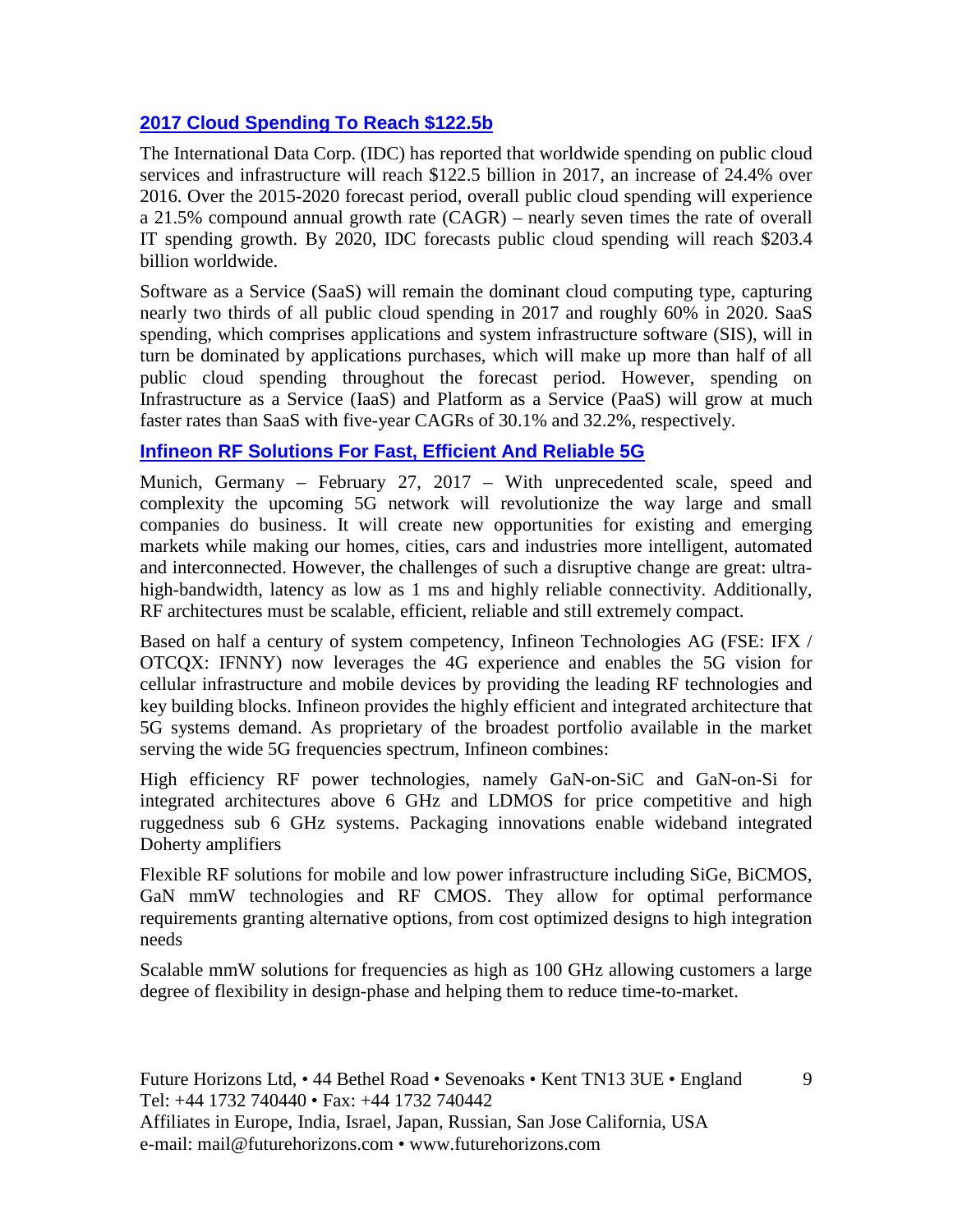#### **[Microbatteries Power Electronics In Humans, Fish](http://www.eetindia.co.in/news/article/microbatteries-power-electronics-in-humans-fish?utm_source=EETI%20Article%20Alert&utm_medium=Email&utm_campaign=2017-02-28)**

For many reasons, batteries of various technologies and form factors get a lot of attention. Everyone is looking for a battery with higher energy density by weight and volume, with superior discharge (and even charge) specifications and low cost. As a result, there's been lots of attention on lithium-ion (Li-ion) chemistry and its many variations, since that seems to offer–at least for the foreseeable future–the greatest potential (pun intended) in meeting those density objectives.

Still, there are applications where unusual chemistries, construction and form factor are the priorities, more than just an incrementally better Li-ion cell. Consider the work being done by a team lead by Professor Christopher Bettinger at Carnegie Mellon University. They are developing edible, biocompatible batteries that use non-toxic materials already present in the body, with available liquids such as stomach acid as the electrolyte; see references below (Figure 1). His team has produced cathodes based on melanin, a pigment already in the body, and anodes made of manganese oxide, which is also already present; other versions based on body-friendly materials have also been developed.

#### **China Smartphone Maker Xiaomi Designs Its First Chip**

China's Xiaomi has become the world's fourth smartphone maker to design its own processor, revealing its "Pinecone" chip on Tuesday aimed at breaking its reliance on foreign providers such as Qualcomm.The handset maker is leading a wave of Chinese tech groups that are trying to follow Apple, Samsung and Huawei by creating their own internal intellectual property, rather than relying on external sources."The ability to create its own chip sets is the pinnacle of achievement for any smartphone company. For Xiaomi, the move is an essential next step in our development," said Lei Jun, chief executive, at the launch.

#### **[Smartphones Get Wider In 2017](http://www.eetindia.co.in/news/article/smartphones-get-wider-in-2017?utm_source=EETI%20Article%20Alert&utm_medium=Email&utm_campaign=2017-03-01)**

LG Electronics has gone wide with its latest smartphone and thinks Apple and Samsung will, too. The G6 debuted at Mobile World Congress uses a 5.7in display with an 18:9 aspect ratio and dual wide-angle cameras.

"We tried to make the screen the biggest part of this device…we see 18:9 as an emerging format, and many movies are being published or shot in this format this year," said Ian Hwang, product planning manager for LG's G and V series phones, who believes the Apple iPhone 8 and Samsung Galaxy 8 will both support the 18:9 aspect ratio this year.

LG makes the new LCD display in the G6 which uses two LEDs to deliver a 500 nit brightness indoors and 650 nits outdoors.

#### **[Why Vendors Are Standing Behind 'Non-Standalone' 5G](http://www.eetindia.co.in/news/article/why-vendors-are-standing-behind-non-standalone-5g?utm_source=EETI%20Article%20Alert&utm_medium=Email&utm_campaign=2017-03-06)**

During the Mobile World Congress (MWC) in Barcelona, conversations over 5G have not only kept drifting back to 4G, but also quietly shifted from 5G's "Core Network" to "New Radio (NR)."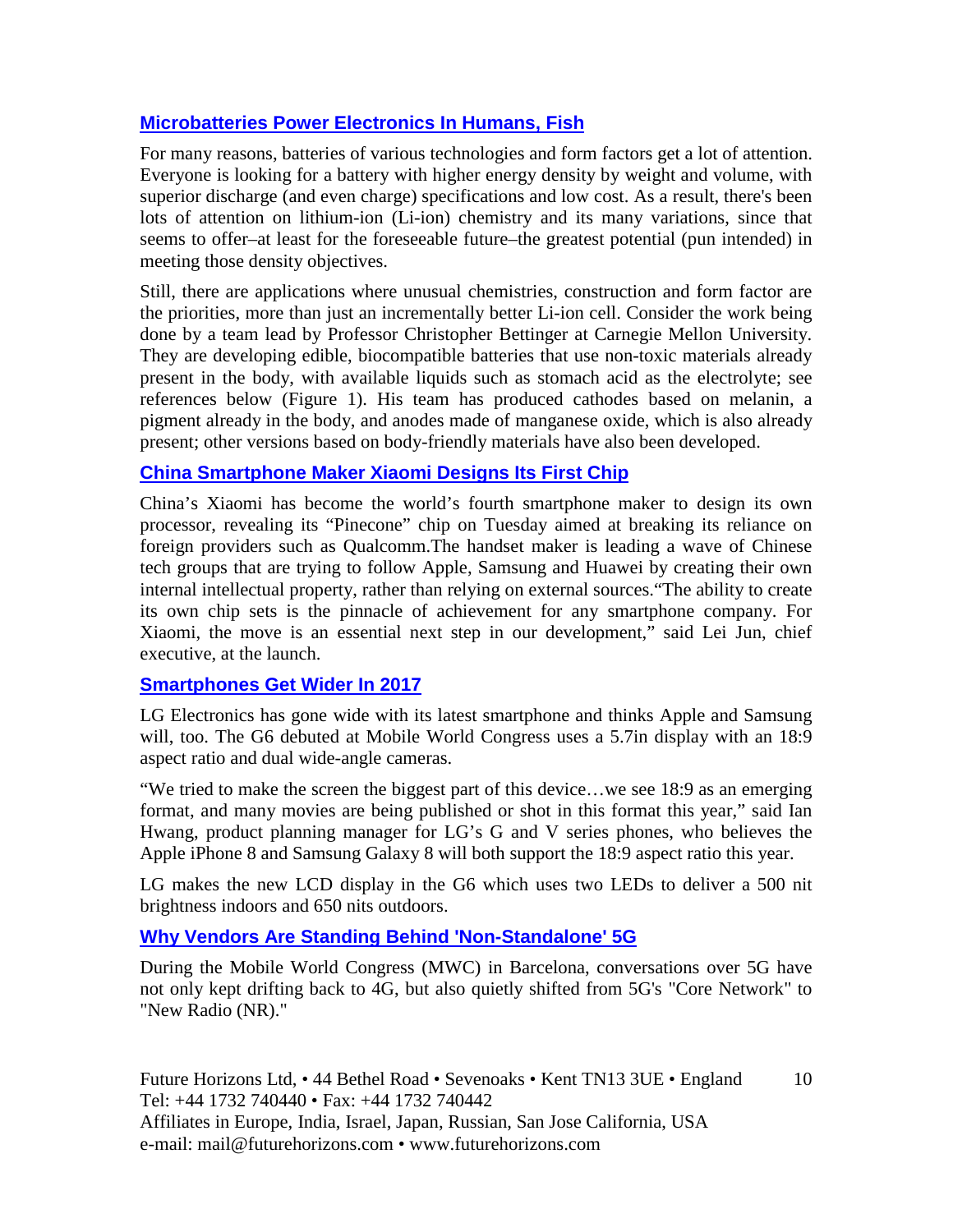In 2016, MWC was all about the promise of 5G networks. Vendors then talked about how 5G will be nothing like 4G—opening up a world of new possibilities for operators.

As elements like software defined network and network function virtualisation come to the core network, they promised operators should be able to provide many types of differentiated network service over the same infrastructure. The MWC last year painted a picture of 5G that was both exciting and a little frightening.

A year later, at this week's MWC, the conversation on the show floor kept drifting back to 4G. Tech vendors discussed how the industry can still milk the LTE network for years to come.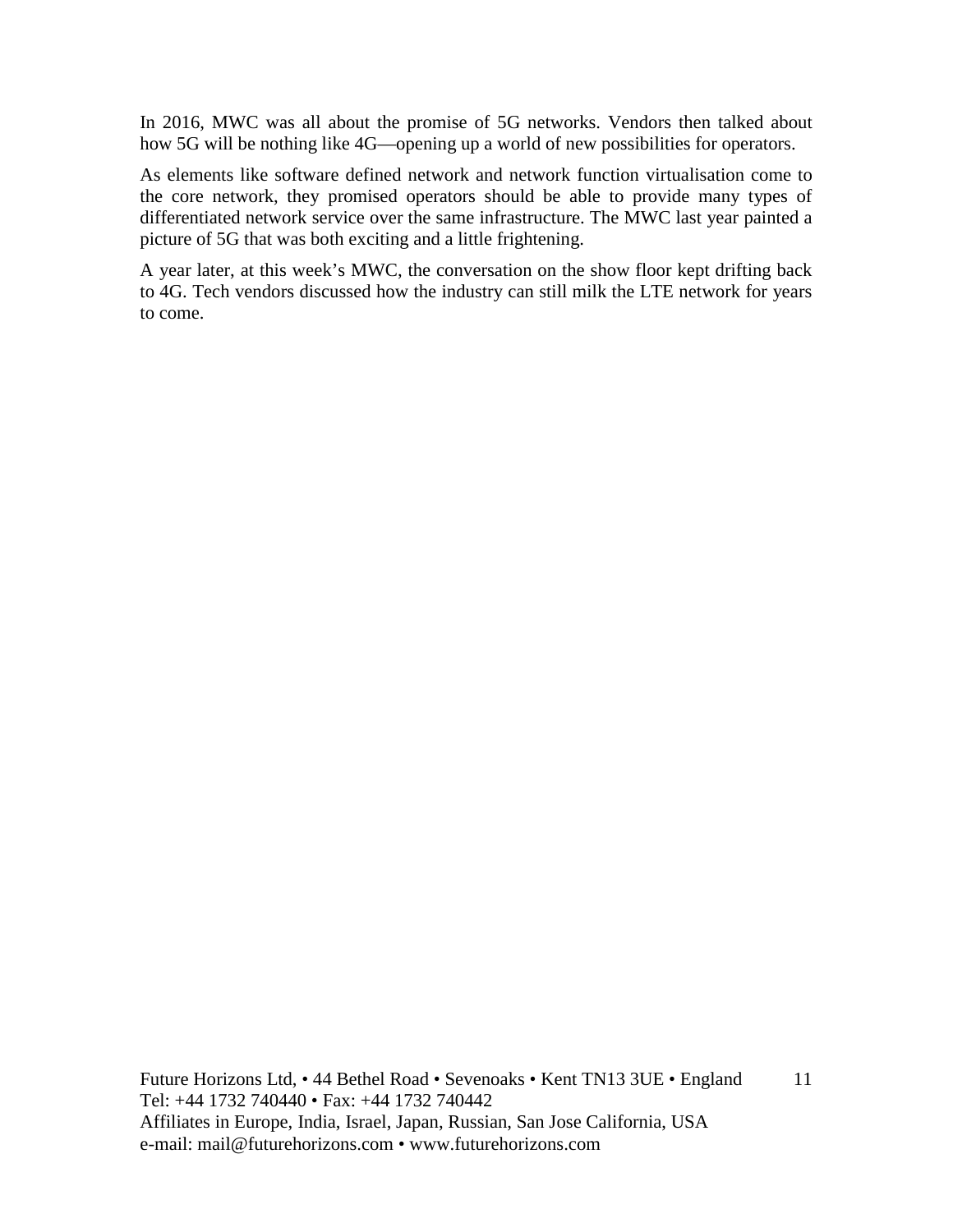#### East European News & Trends

#### [Russians' View Of Science And Technology 20% More Positive Than In EU—](http://marchmontnews.com/Technology-Innovation/Central-regions/21746-Russians-view-science-and-technology-20-more-positive-than-EU%E2%80%94study-.html) **[Study](http://marchmontnews.com/Technology-Innovation/Central-regions/21746-Russians-view-science-and-technology-20-more-positive-than-EU%E2%80%94study-.html)**

48% of the Russians put a lot of stock in science and technology development potential; their attitude towards science and technology is about 20% more positive than in the rest of Europe. These are some of the key findings from a recent comprehensive study by RVC, Russia's government-owned fund of funds for innovation. The research was aimed at determining the Russians' values and behavioral settings capable of impacting the development of tech entrepreneurship and the formation of innovation-driven economic sectors.

The results show that the Russian populations are Europe's most obvious "technooptimists." For example, half of the polled agreed to the statement that "in future, science and technology will help uncover all the enigmas of Mother Nature," a huge difference from just 27% of the EU citizens answering similar questions in previous polls by EU institutions.

There are 28% of "techno-skeptics" in Russia, though, who do not believe innovation could solve human problems, are sure that novel technologies have no immediate impact on their daily lives, and assert that science and technology cannot give a dramatically new level of knowledge.

#### **[Moscow Team Taps UV To Improve Smartphones And Printers](http://marchmontnews.com/Technology-Innovation/Central-regions/21711-Moscow-team-taps-UV-improve-smartphones-and-printers.html)**

Scientists at MIPT, a leading Moscow-based tech university, partnered with colleagues from Saudi Arabia and China in what appears to be a successful effort to improve the properties of photodetectors. The researchers have discovered the ability of ultraviolet to change a simple photodetector, widely used in smartphones, printers and an array of other devices, into a broadband one.

The results of the research have been published in English in Advanced Functional Materials.

As a rule, photodetectors react to narrow wavelengths, which creates lots of problems for developers. "Photodetectors that are able to "feel" broadband emission are in strong demand but are also very difficult to put together as materials for them are hard to come by; substances that are transparent for UV are usually nontransparent in the infrared spectrum span, and vice versa. We have found a rapid, economical and efficient way of broadening the photodetector's sensitivity range," said Vadim Agafonov, the head of MIPT's Molecular Electronics Center.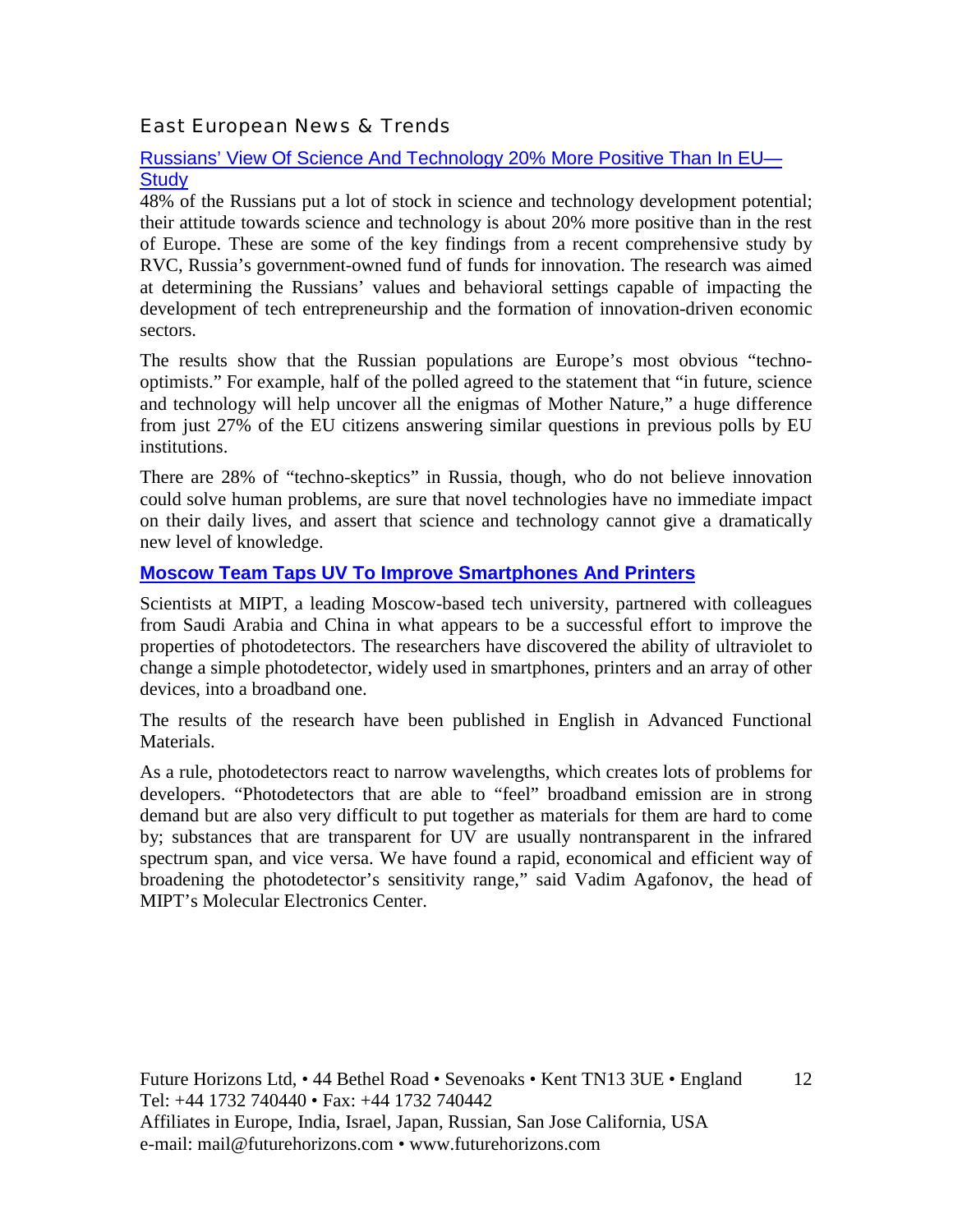#### [Russia's Autovaz Starts Lada Vesta Sales In Germany](http://rbth.com/business/2017/02/21/russias-autovaz-starts-lada-vesta-sales-in-germany_707108)

Autovaz launched sales of Lada Vesta cars in Germany, the Russian automaker said on Feb. 21. The sales opening ceremony was staged in Hamburg.

"Over 200 Lada Vesta cars were shipped for sales in Germany to date. The initial price of the Russian sedan car in Germany is about 12,500 euro for a car with a mechanic transaxle and 13,300 euro for a car with an automatic one," Autovaz said.

Lada Vesta was upgraded for the Germany market, the company said. The Euro-6 toxicity reduction system was used in the vehicle.

#### **[Russians Out, Intel In: State Firms "Gainfully" Exit Innovative CPU](http://www.marchmontnews.com/Finance-Business/Central-regions/21758-Russians-out-Intel-in-state-firms-gainfully-exit-innovative-CPU-developer.html)  [Developer](http://www.marchmontnews.com/Finance-Business/Central-regions/21758-Russians-out-Intel-in-state-firms-gainfully-exit-innovative-CPU-developer.html)**

RVC, Russia's fund of funds for innovation, and Rusnano, the largest Russian government-owned nanotech corporation, have successfully exited Soft Machines, a special architecture chip developer. It's Intel that has bought their shares, portal Firrma.ru reported.

The portal quoted Indian source Inc42 as reporting that Intel had paid \$300m in cash and equity. How much the two Russian ex-stockholders have earned has yet to be specified; it's only been leaked that both gained considerably in dollar terms.

Rusnano invested a total of \$14m in Soft Machines over a two-year period. The RVC investment has yet to be announced.

#### **[Russia's Market To Halve Optical Fiber Imports?](http://www.marchmontnews.com/Telecoms-Media/Central-regions/21756-Russias-market-halve-optical-fiber-imports.html)**

Optic Fiber Systems, a Russian company, has completed the certification of its products in Russia and is ready to meet up to 50% of the domestic market's demand for optical fiber, announced Rusnano, Russia's nanotech giant owning a major stake in the optical fiber manufacturer. By now, the Russian market was 100% supplied from imports.

Optic Fiber Systems is reported to have partnered for rigorous testing procedures with Rostelecom, the national telecom provider, and VNIIKP, a leading domestic research institute providing R&D for the Russian cable industry.

Optic Fiber Systems produces optical fiber by making fine 0.125mm thick filaments from heated synthetic quartz, shielding it with a protective cover afterwards.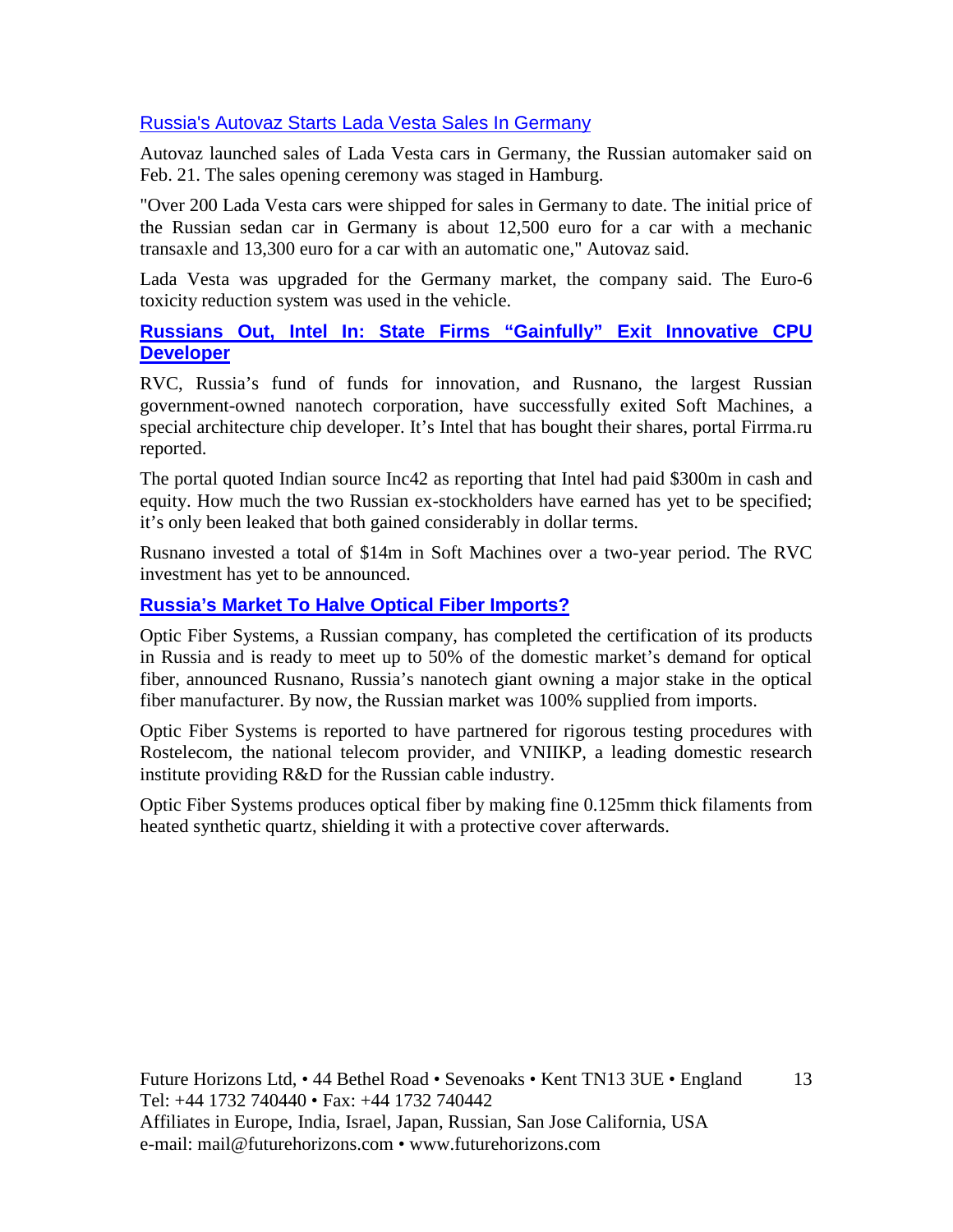#### World Economic Round Up

The economic establishment has watched with growing alarm as a nationalist wave turned British voters against the European Union, swept Donald Trump into the White House, and now gives France's anti-euro, anti-immigrant National Front a shot at the presidency. Yet predictions that nationalist policies will upend markets and the economy oversimplify their complicated relationship with economics. On the one hand their opposition to free trade, immigration and foreign investment are all unfriendly to growth in the long run. Yet they often preside over expansionary budgets, easy monetary policy and lower currencies, all of which support growth in the short run. Critics often note that in Latin America, left-wing populists such as Venezuela's former president, Hugo Chávez, and Argentina's Kirchner family ushered in inflation and ruin

*The latest economic news by country to include USA, Europe, UK, Japan, China, Asia Pacific and India can be found each month in our [Semiconductor Monthly](http://www.futurehorizons.com/page/18/Global-Semiconductor-Report)  [Report.](http://www.futurehorizons.com/page/18/Global-Semiconductor-Report)*